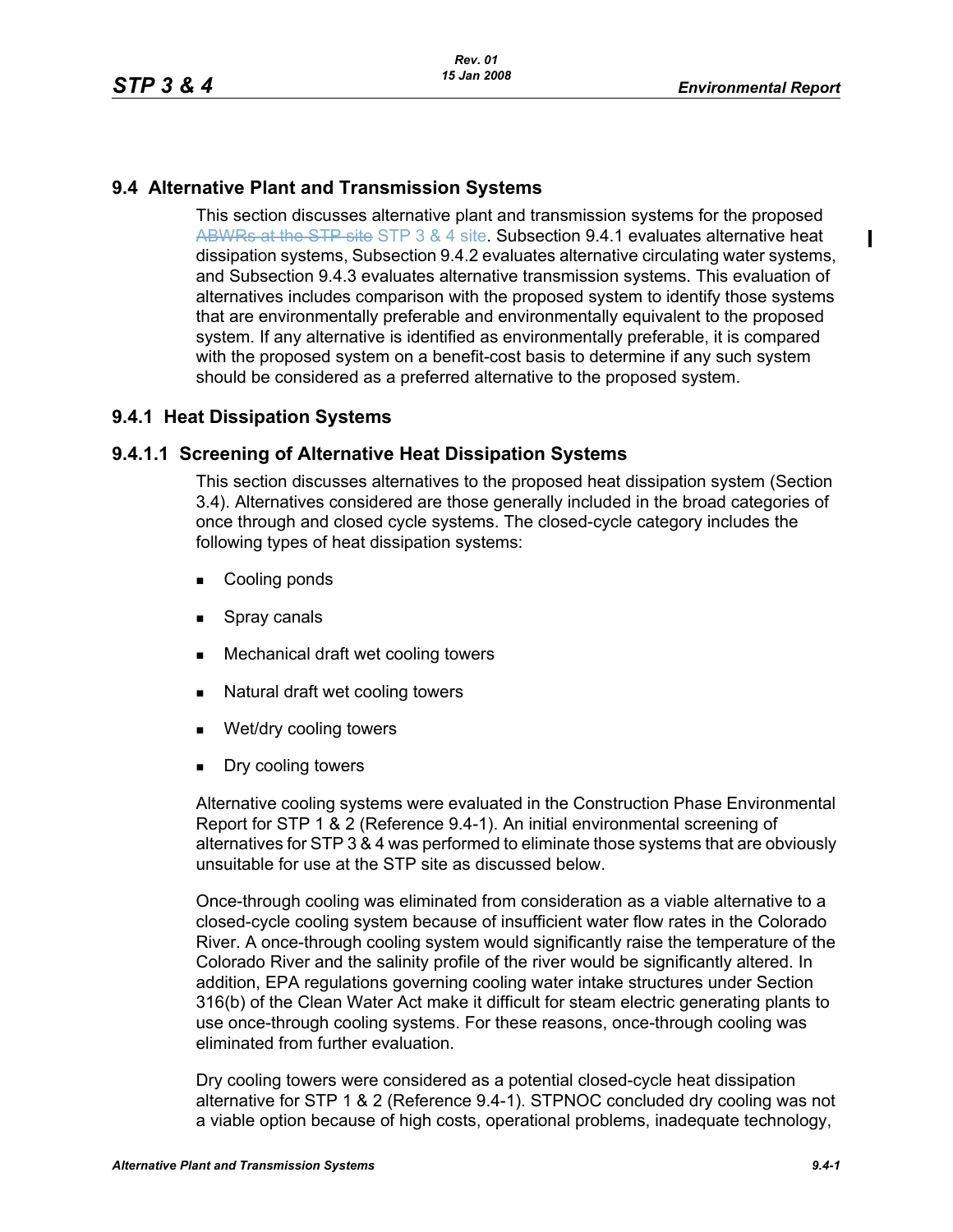and a lack of sufficient operating experience with large nuclear generating units. In its preamble to the final rule addressing cooling water intake structures for new facilities (66 FR 65256; December 18, 2001), EPA rejected dry cooling as the best available technology for a national standard for similar reasons. Dry cooling carries high capital and operating and maintenance costs. Manufacturers of large steam turbines have not yet developed turbine designs for reliable and efficient operation over the wide range of backpressures required for dry cooling towers. Dry cooling has a detrimental effect on electricity production by reducing the efficiency of steam turbines. Dry cooling requires the facility to use more energy than would be required with wet cooling towers to produce the same amount of electricity. This energy penalty is most significant in the warmer southern regions during summer months (periods of maximum dry-bulb temperature) when the demand for electricity is at its peak, such as the location of the STP facility. The energy penalty would result in an increase in environmental impacts as replacement generating capacity would be needed to offset the loss in efficiency from dry cooling. EPA concluded that dry cooling is appropriate in areas with limited water available for cooling or where the source of cooling water is associated with extremely sensitive biological resources (e.g., endangered species, specially protected areas). The site-specific conditions do not warrant further consideration of dry cooling for STP 3 & 4.

Four closed-cycle evaporative cooling tower systems, a closed-cycle spray canal, and a closed-cycle cooling reservoir were evaluated in detail for STP 1 & 2, including their economic costs and environmental impacts. These same alternatives are considered for STP 3 & 4. A screening comparison of the alternatives is provided in Table s 9.4-1 and 9.4-2. The analysis presented in the Construction Phase Environmental Report for STP 1 & 2 considered alternative systems for two net 1250 MWe nuclear generating units. The relative impacts of the heat dissipation system alternatives would be similar for the ABWR units (net 1300 MWe each) proposed as STP 3 & 4. Consequently, the evaluation presented in the Construction Phase Environmental Report for STP 1 & 2 (Reference 9.4-1) serves as the basis for the comparison of heat dissipation alternatives for STP 3 & 4.

## **9.4.1.1.1 Cooling Pond**

This section describes and evaluates the feasible alternative heat dissipation systems that use a closed-cycle cooling reservoir. As described in Section 3.4, a closed-cycle cooling system using the existing Main Cooling Reservoir (MCR), supplemented by mechanical draft cooling towers, is the preferred alternative for STP 3 & 4. Because of the intermittent nature of makeup water pumping operations (see Section 3.4), storage capacity is required to account for losses that occur during periods when no makeup water is available to offset them. In a simulated operation of the MCR over the projected 40-year operating life of STP 1 & 2 (Reference 9.4-1), STPNOC determined that a maximum storage volume of 162,400 acre-feet was required. An additional 24,600 acre-feet are required to provide sufficient cooling surface area to maintain reasonable plant efficiency for STP 1 & 2 following the worst drought period on record.

As an alternative to the 7000-acre surface area selected for the MCR, a reduced MCR area of 3500 acres was previously considered as part of the initial STP 1 & 2 site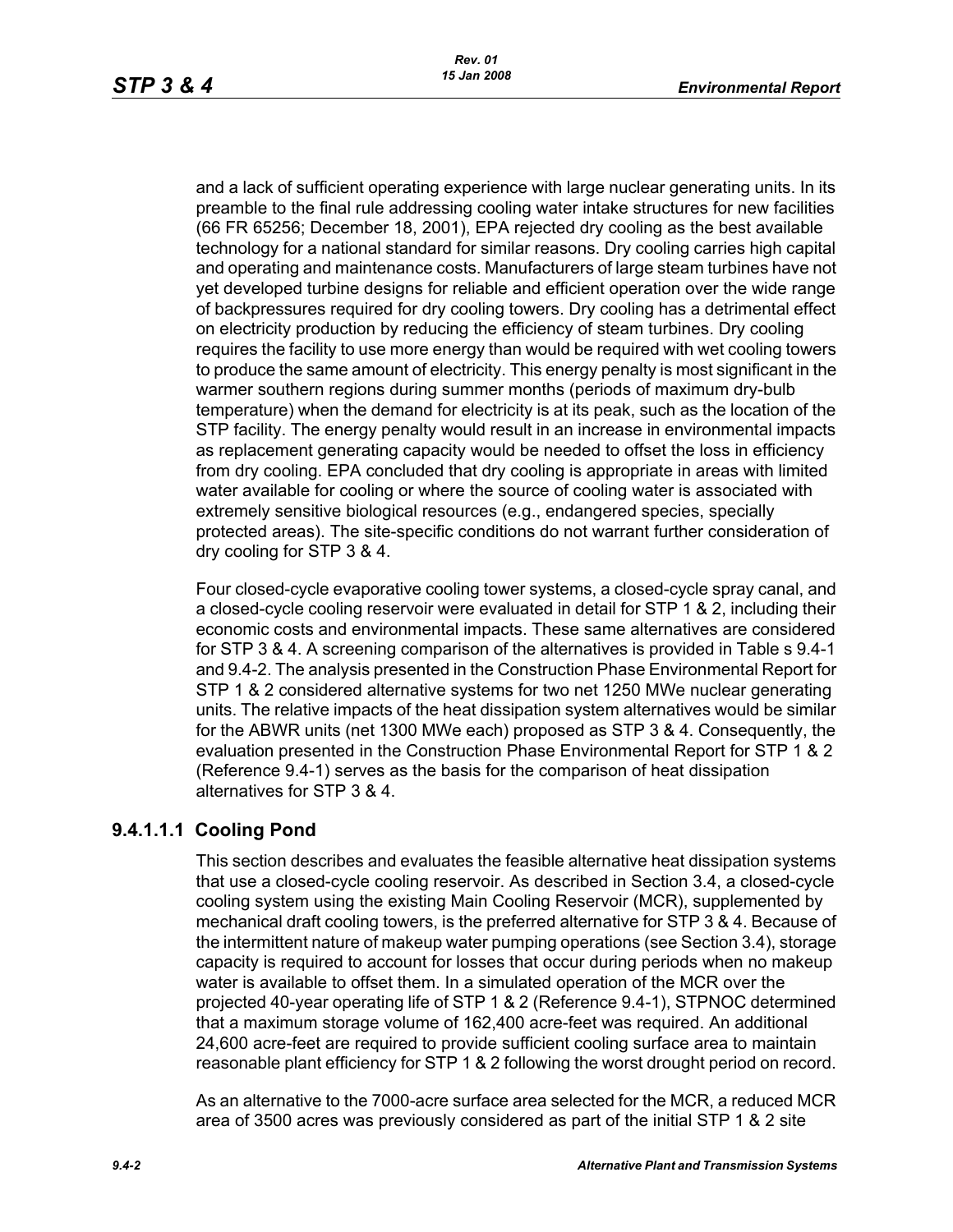evaluation. The reduction in MCR surface area reduced the net natural evaporative losses; however, the remaining losses still resulted in an estimated total storage requirement of 126,000 acre-feet. This storage volume would require a normal operating elevation for the reduced area MCR of 58.3 ft mean sea level (MSL). STPNOC considered a normal maximum operating level higher than approximately 49 feet MSL to be impracticable given the limitations on plant layout and design. The potential effects resulting from a breach of the MCR embankment and the subsequent rush of water into the plant and the economics of the embankment construction make the higher operating level impractical. Consequently a 7000-acre reservoir was selected as the design basis for the STP site.

STPNOC concluded in the STP 1 & 2 construction phase ER that the 7000-acre MCR would provide adequate cooling capacity for a design thermal load of approximately 5000 MWe. This is roughly the combined load of STP 1 & 2 (two 1250 MWe units) and 3 & 4 (two 1300 MWe units). STPNOC recently reevaluated the thermal performance of the MCR and concluded the cooling capacity was adequate to support the heat load of STP 1 & 2 and STP 3 & 4.

Makeup water would be pumped to the MCR on an intermittent basis from the estuarine portion of the Colorado River. If necessary, blowdown from the MCR would be discharged to the river. The makeup and blowdown requirements for the MCR are described in Section 3.4.

For the spray canal and cooling tower alternatives in the STP 1 & 2 construction phase ER, STPNOC evaluated the withdrawal of makeup water from the freshwater portion of the Colorado River upstream of the Fabridam near Bay City, and transport of this water supply to the STP site via canal. Because of water availability considerations and thermal regulations for the Colorado River, STPNOC had estimated an 1800-acre storage reservoir for makeup water and a 325-acre holding reservoir for blowdown would be required to operate the spray canal and cooling tower alternative systems for STP 1 & 2 (Reference 9.4-1). For the application of these alternative heat dissipation systems to STP 3 & 4, STPNOC assumed the MCR could perform the functions of the additional reservoirs and the only land requirements would be those associated with the cooling system components (e.g., spray canal or cooling towers, piping, intake and return structures). Other attributes of these heat dissipation alternatives are described in the following sections.

## **9.4.1.1.2 Spray Canal**

This alternative would add a new canal equipped with an array of spray modules to promote evaporative cooling. The spray canal evaluated for STP 1 & 2 had an effective length of 20,250 feet and a width of 200 feet. The power spray modules would be placed in rows of four across the canal and spaced approximately 180 feet apart in the direction of flow in the canal. Each spray module would contain a single nozzle powered by a 75-horsepower motor. Each pass would consist of a row of four spray nozzles across the canal. The canal would contain 448 power spray module units and 112 passes with each module floating on the surface of the water.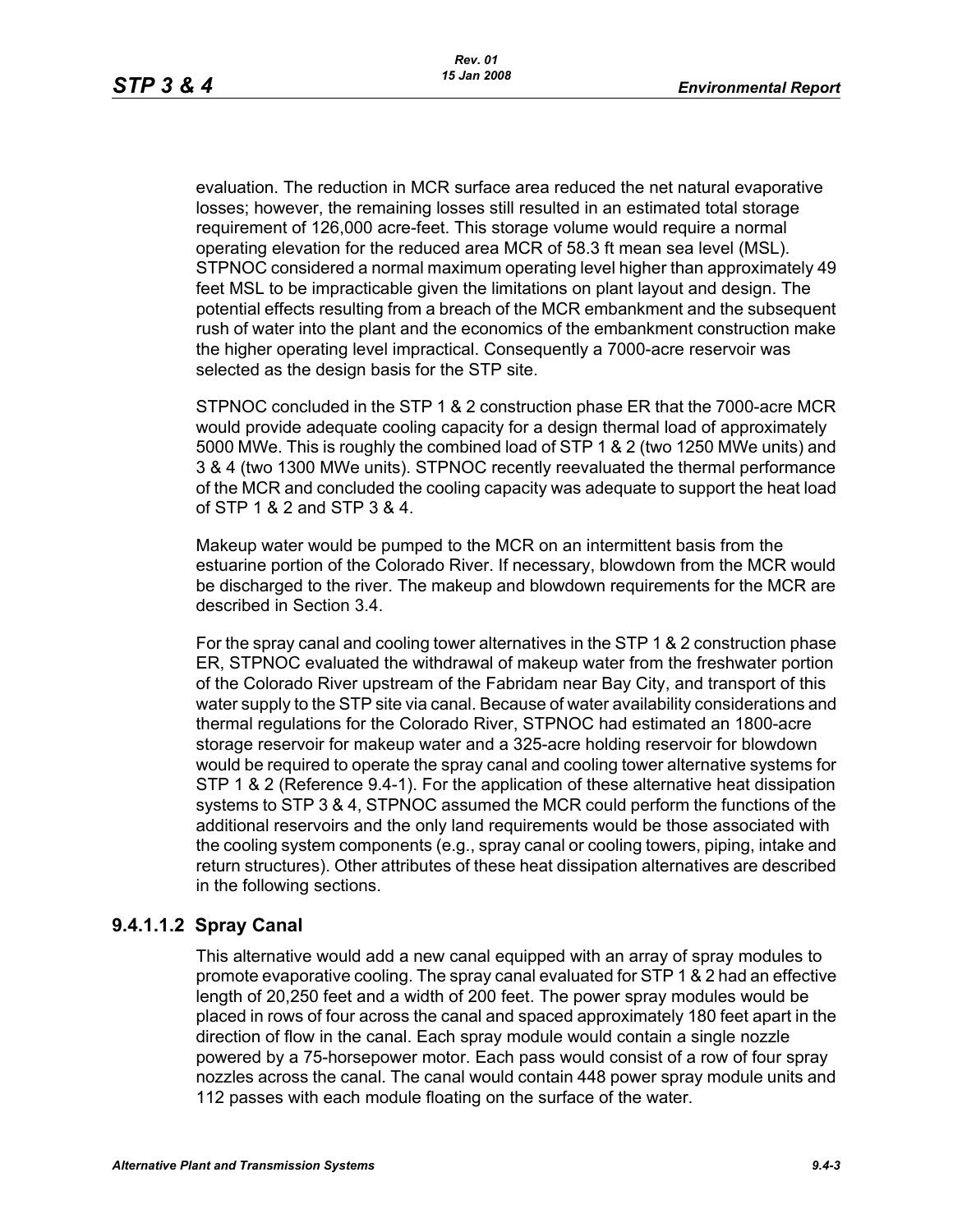Condenser water would be cooled by pumping the water in the canal through the spray nozzles, thereby breaking the water into small droplets. The spray from each nozzle would rise to a height of approximately 16 feet and fall in a circular pattern with a diameter of approximately 50 feet at the surface of the canal. Since the water droplets are cooled by evaporation and by sensible heat transfer, due to increased surface area of the water droplets, the water temperature falling back into the canal is reduced. Circulation of the cooling air would be provided by the prevailing wind at the ambient temperature and by the vertical velocity resulting from the increased buoyancy of the warm, moist air.

## **9.4.1.1.3 Mechanical Draft Wet Cooling Towers**

This alternative consists of three towers, each containing 12 cells, for each nuclear generating unit. The towers would be located with their longitudinal axes parallel to the direction of prevailing wind to minimize aerodynamic downwash of the exhaust plumes to ground level and to enhance the merging of the exhaust plumes from adjacent cells, increasing the plume rise. Ground-level fogging and icing would be minimized as would the channeling of moist air from the exhaust of one tower to the intake of another. A fan would be located near the top of each cell, to draw ambient air into and through the cell. The warmed water from the condenser would be cooled by evaporative and sensible heat transfer by contact with the ambient air in the fill (packing) section of each cell.

## **9.4.1.1.4 Natural Draft Wet Cooling Towers**

This alternative consists of a single hyperbolic tower, 500 feet high, for each nuclear generating unit. The density difference between the ambient air outside the tower and the warm moist air inside would provide the driving force for the air circulation through the tower. The natural draft tower must be relatively tall to achieve adequate air flow rates through the tower. Circulating water leaving the condenser is sprayed by nozzles into the fill section of the tower, where the droplets are brought in contact with the circulating air. The water is cooled through evaporative and sensible heat transfer. Because of the relatively high release points and the buoyancy of the plumes from natural draft towers, recirculation of the exhaust between towers is generally not encountered. The positioning of natural draft towers within the STP site boundaries is less critical than for other evaporative heat dissipation alternatives.

## **9.4.1.1.5 Mechanical Draft Wet/Dry Cooling Towers**

This alternative consists of four towers, each containing 12 cells, for each nuclear generating unit. Similar to the mechanical draft towers discussed previously, these towers would be located with their longitudinal axes parallel to the direction of prevailing wind to minimize recirculation of the exhaust plume. STPNOC evaluated a parallel path variety of wet/dry cooling towers in which the air-cooled heat exchanger is located above an evaporative wet section. The wet section of the tower would be similar to that of the mechanical draft wet tower described above. Warmed water from the condenser first passes through the tube side of the air-cooled heat exchanger, where it is cooled by a stream of ambient air. A fan located above the dry section draws the ambient air through the tower. The partially cooled water then passes through the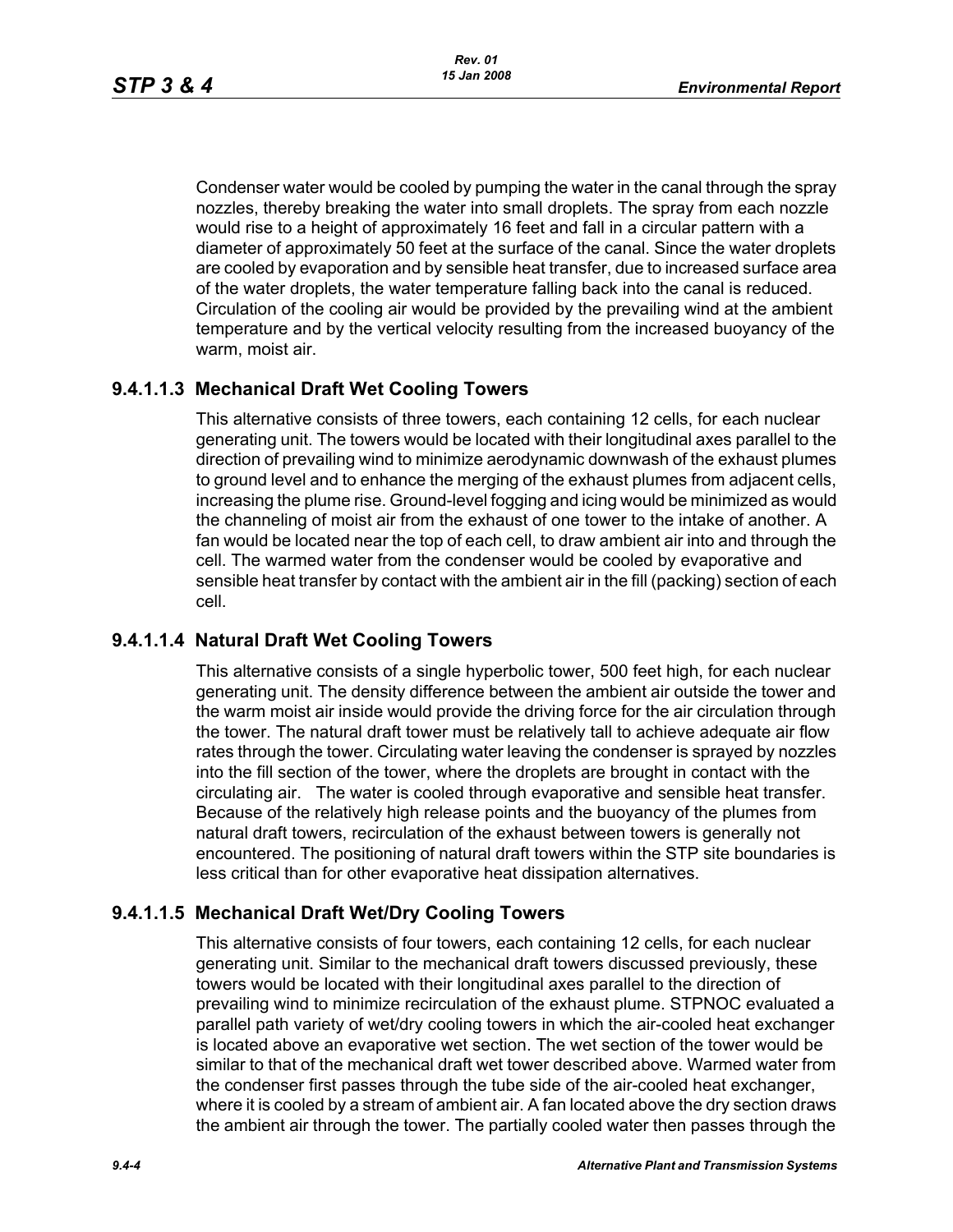wet section of the tower, where it is further cooled by evaporative and sensible heat transfer. The air streams from both the wet and dry sections of the tower are thoroughly mixed before being exhausted to the atmosphere. The mixed exhaust stream is in an unsaturated condition which reduces the potential for fogging. For the type of wet/dry towers under consideration, the relative humidity of the exhaust air would be approximately 70% over the entire range of operating conditions.

This type of cooling tower is used primarily in areas where plume abatement is necessary for aesthetic reasons or to minimize fogging and icing produced by the tower plume. Wet/dry cooling towers use approximately two-thirds to one-half less water than wet cooling towers (Reference 9.4-2). Neither of these advantages is significant for the STP site. Additionally, somewhat more land is required for the wet/dry cooling tower because of the additional equipment (fans and cooling coils) required in the tower assembly. The same disadvantages described above for dry cooling towers would also apply to the dry cooling portion of the wet/dry cooling tower. The dry cooling process is not as efficient as the wet cooling process because it requires the movement of a large amount of air through the heat exchanger to achieve the necessary cooling. This movement is accomplished by fans. This results in less net electrical power for distribution. Consequently, there would be an increase in environmental impacts because a replacement generating capacity would be needed to offset the loss in efficiency from dry cooling.

## **9.4.1.1.6 Fan-Assisted Natural Draft Cooling Towers**

Fan-assisted natural draft towers combine some of the characteristics of mechanical and natural draft towers. This alternative consists of three cooling towers for each nuclear generating unit. For STP 1 & 2, STPNOC had evaluated a tower height of 176.5 feet and base diameter of 206 feet. Each tower is equipped with a single fan near the exit of the tower. Air circulation is achieved by both the forced draft produced by the fan and the natural draft resulting from the difference in density between air inside and outside of the tower. Recirculation of warm moist air between towers would occur infrequently given the discharge height of the tower.

## **9.4.1.2 Analysis of Alternative Heat Dissipation Systems**

Six closed-cycle cooling systems are considered suitable heat dissipation systems for the STP site and are evaluated in detail. A cooling pond (the MCR) was selected as the preferred alternative and evaluated in Chapters 4 and 5 of the ER. In accordance with NUREG-1555, the five alternative heat dissipation systems were evaluated for land use, water use, and other environmental requirements. The screening comparison of these alternatives is presented in Tables 9.4-1 and 9.4-2. None of the alternative systems is considered environmentally preferable to the MCR, which is the proposed heat dissipation system for STP 3 & 4.

## **9.4.2 Circulating Water Systems**

In accordance with NUREG-1555, this section considers alternatives to the following components of the plant circulating water system:

intake systems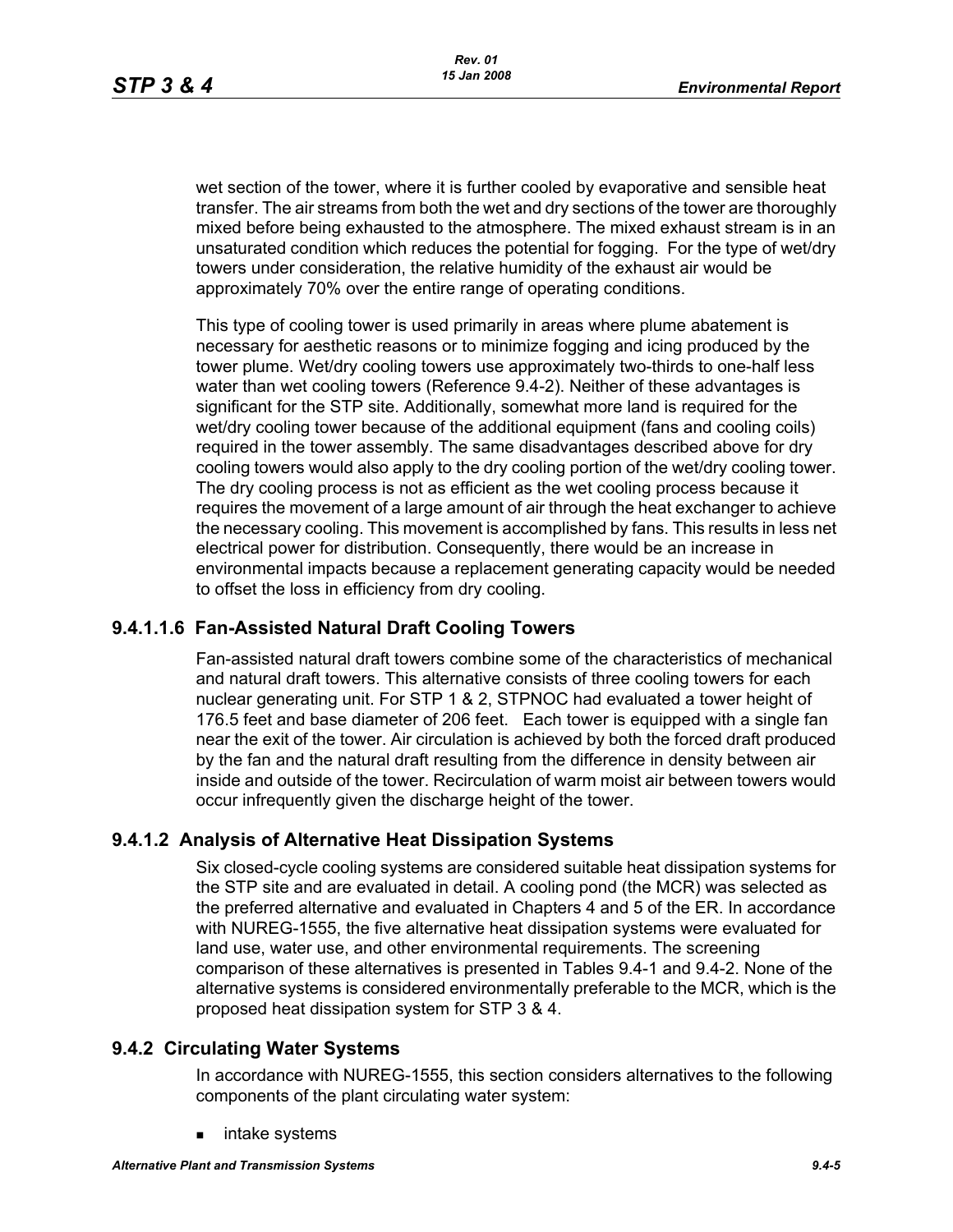- discharge systems
- water supply
- water treatment

NUREG-1555 indicates that the applicant should consider only those alternatives that are applicable at the proposed site and are compatible with the proposed heat dissipation system. As discussed in Section 9.4.1, six closed-cycle cooling systems are considered viable heat dissipation systems for the STP site.

Heat dissipation with each of the alternative systems relies on evaporation for heat transfer. The water from the cooling system lost to the atmosphere through evaporation must be replaced. In addition, this evaporation would result in an increase in the concentration of solids in the circulating water. To control solids, a portion of the recirculated water must be removed, or blown down, and replaced with fresh water. In addition to the blowdown and evaporative losses, a small percentage of water in the form of droplets (drift) would be lost from the cooling tower systems. Makeup water pumped from the Colorado River intake structure (Subsection 9.4.2.1) would be used to replace water lost by evaporation, blowdown, and drift from the cooling systems. Blowdown water would be returned to the river via a discharge structure at the shoreline (Subsection 9.4.2.2).

### **9.4.2.1 Intake Systems**

Standard technical practice was followed in siting and designing the makeup water intake structure at the Colorado River for the original plant. The intake structure was designed originally to serve four units, so no additional design modifications are required for this project. The intake bays, fish screens, trash racks, and bypass system are already operational for STP 1 & 2. The refurbishment of the intake structure to accommodate STP 3 & 4 will consist of installing new pumps and traveling screens in existing housings.

As described in Subsection 5.3.1.2, when required, water will be pumped from the Colorado River through a shoreline intake system at 0.5 feet per second, and passed through trash racks and through traveling screens with a 3/8-inch (9.5 millimeters) mesh. The traveling screens will operate intermittently to coincide with the intermittent withdrawal of river water. Fish collected on the screens can be returned to the river by being washed off and sluiced through a fish bypass pipe. The point of return is at the downstream end of the intake structure, approximately 0.6 meters (2 feet) below normal water elevation.

Approach and through-screen velocities are regulated by EPA and the states and subject to review under best management practices (40 CFR 401.14). The approach velocity for STP 1 & 2 was designed to be 0.5 feet per second (Subsection 5.3.1.2). The approach velocity of 0.5 feet per second is not expected to change when STP 3 & 4 become operational (Subsection 5.3.1.2). Alternate locations for the STP 3 & 4 water intake would increase the amount of land impacted by construction. In addition, pumping costs could increase because of a longer distance from the makeup water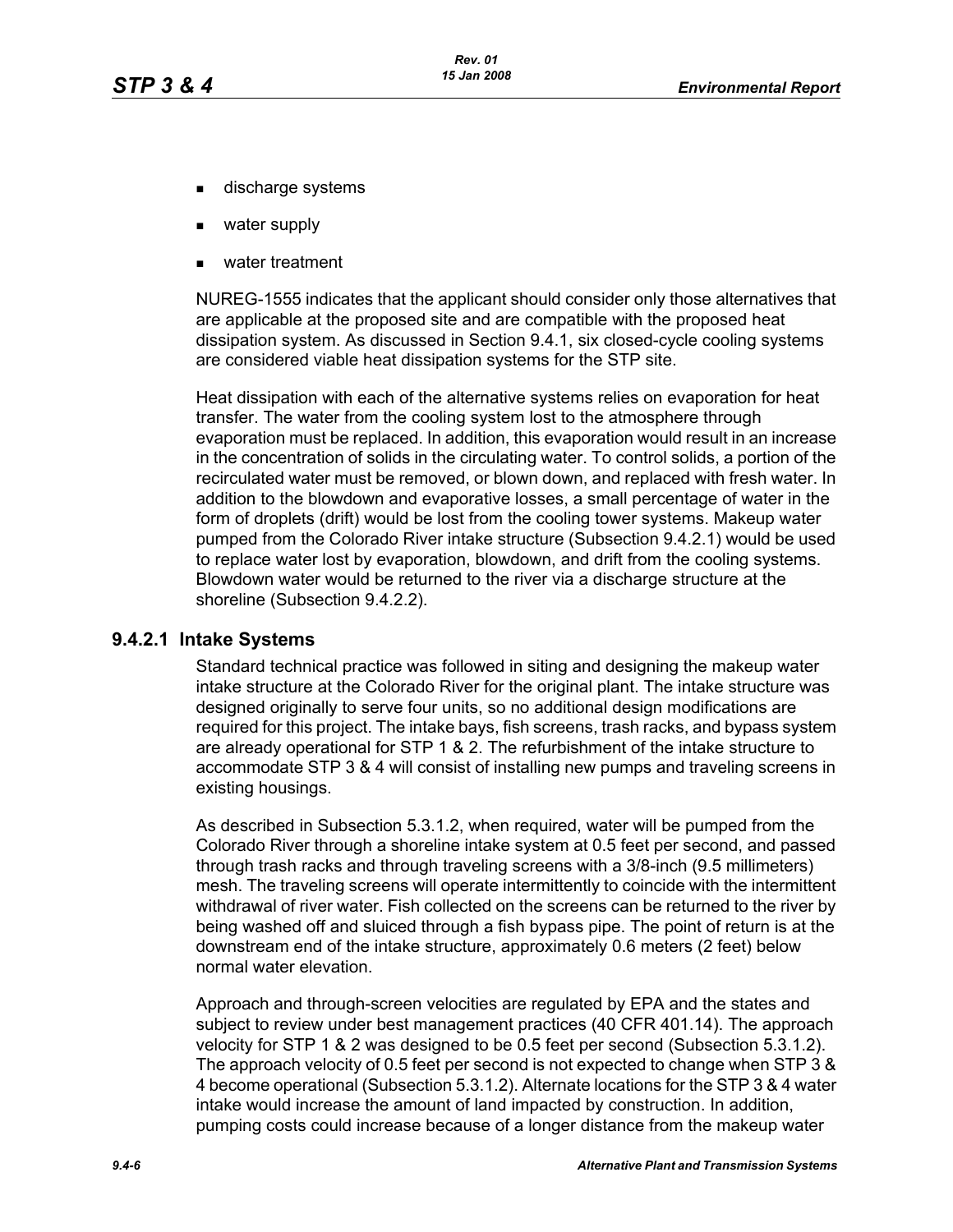intake to the MCR. No environmentally preferable alternatives to the use of the existing makeup water intake structure or alternative locations for a makeup water intake structure were identified.

As part of the proposed heat dissipation system, STPNOC considered four potential designs/locations for the STP 3 & 4 circulating water intake structure at the MCR.

- **D** Option 1 Intake structure located along the dike separating the STP 1 & 2 circulating water intake structure and return.
- $\Box$  Option 2 Intake structure located to the west of the combined STP 1 & 2 and STP 3 & 4 circulating water return flows, intakes and discharges separated by dikes.
- **D** Option  $3$  Offshore intake positioned directly south of the STP 1 & 2 intake structure. Piping from intake to run through the dike to a shoreline structure located to the west of the STP 1 & 2 intake
- **D** Option  $4$  Intake structure located immediately adjacent to the STP 1 & 2 intake structure, portion of dike removed to accommodate placement of STP 3 & 4 intake structure between STP 1 & 2 intake and discharge outfall

Table 9.4-3 provides a comparison of these alternative circulating water intake designs/locations. Option 1 was selected as the preferred alternative. Each of the other options had at least one factor (cooling efficiency, construction cost, interference with ongoing plant operations) that prevented it from being a viable option. None of the other options were environmentally preferable to the proposed design.

### **9.4.2.2 Discharge Systems**

As described in Section 3.4, the circulating water system for STP 3 & 4 would be a closed-cycle cooling reservoir system. All cooling system discharges, including blowdown from the mechanical draft cooling towers that serve as the Ultimate Heat Sink (UHS), would be discharged to the MCR via a new circulating water return. The design is similar to the existing circulating water return for STP 1 & 2. No environmentally preferable alternatives to the proposed return were identified.

A dike will separate the circulating water intake structure and return to avoid recirculation and to promote cooling efficiency by lengthening the cooling water flow path. The new circulating water return from STP 3 & 4 would be located adjacent to the existing STP 1 & 2 return. The location of the return and placement of dikes would be determined by the location of the circulating water intake structure for STP 3 & 4 and associated pipe routing (see Subsection 9.4.2.1).

MCR water quality, and thus the quality of any blowdown water from the MCR, is maintained by selective diversion from the Colorado River during high river flow conditions (>1200 cubic feet per second). The maximum operating level of the MCR was increased from 45 to 47 feet MSL to take advantage of reservoir makeup opportunities when river flows are high. Projections on water quality in the MCR and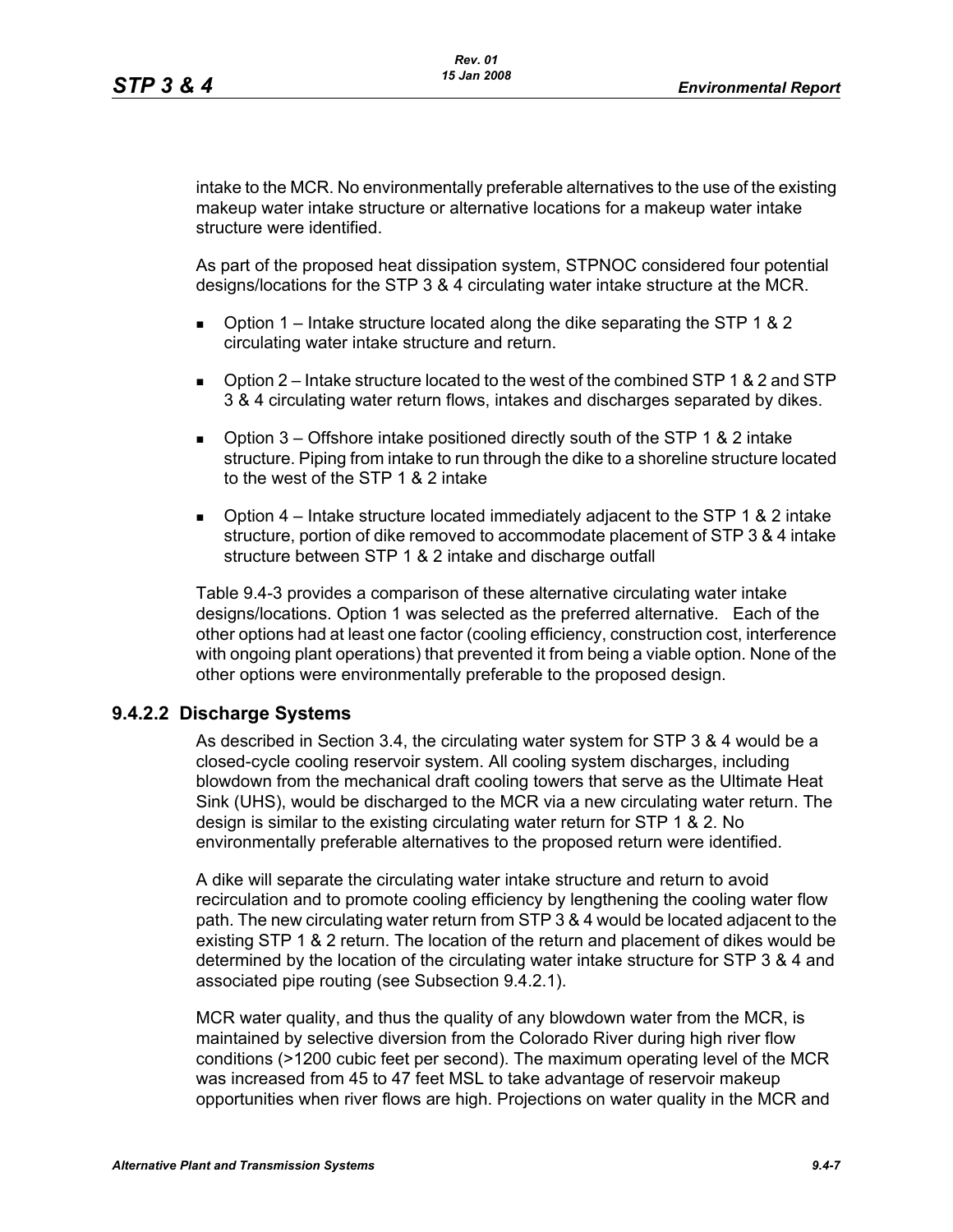additional upstream demands on the Colorado River could necessitate the use of the permitted reservoir blowdown system to maintain water quality (Reference 9.4-3).

As discussed in Section 3.4, blowdown from the MCR would be directed to the Colorado River via the existing blowdown structure, which includes a 1.1-mile-long discharge line that extends downstream along the west bank of the river and is equipped with seven discharge ports. One or more of the ports may be opened, depending on river flows, to promote rapid mixing of the effluent. Because the blowdown flow would be a small percentage of the Colorado River flow (Subsection 5.3.2), the effect on temperature downstream in the Colorado River would be negligible, and limited to an area in the immediate vicinity of the blowdown line. Similarly, chemical discharges would mix quickly with the larger freshwater flow of the Colorado River and impacts to aquatic communities will be small. Because STPNOC has proposed to use the existing blowdown structure and the impacts of its operation are SMALL, no consideration of alternatives to the proposed design was needed.

### **9.4.2.3 Water Supply**

The Colorado River would supply makeup water to the MCR to replace evaporative and seepage losses. Circulating water would be withdrawn from the MCR for condenser and turbine system cooling. The circulating water would be returned to the MCR. Groundwater wells would provide makeup water to the UHS (two mechanical draft cooling towers) and, indirectly (as blowdown from the towers) to the MCR. During normal operation, approximately 500 gpm of groundwater would be returned as surface water to the MCR (Table 3.3.1).

Hydrological studies in support of construction of STP 1 & 2 (Reference 9.4-1) showed a dependable supply of unappropriated water in the Colorado River during the six winter months of October through March. These studies involved an assessment for the years 1949 to 1971, and indicated that this water supply can be supplemented from flood flows during the other periods of the year. These conclusions remain valid for STP 3 & 4. The 7000-acre MCR is required for storage given the recurrence of droughts. Reservoir water quality is maintained by selective pumping from the Colorado River during high flow conditions. STPNOC has developed guidelines for water management during drought conditions that require actions at decreasing MCR levels. These guidelines allow water quality to be reduced in order to maintain MCR level during drought conditions (Reference 9.4-3).

In support of STP 1 & 2, STPNOC considered obtaining makeup water for the MCR from the Gulf of Mexico. While the use of makeup water from the Gulf of Mexico on a continuous basis would reduce the required size of the MCR, the costs associated with transporting makeup water and returning blowdown approximately 18 miles to the Gulf of Mexico make this alternative economically unattractive in comparison to using estuarine water from the Colorado River. Use of salt water from the Gulf of Mexico was also less desirable than the use of estuarine waters because of engineering problems associated with saltwater operation and because of the ecological impacts associated with the long pipeline and with the withdrawal of makeup water from, and the discharge of blowdown to, the Gulf. This alternative is not environmental preferable to the proposed makeup water supply from the Colorado River.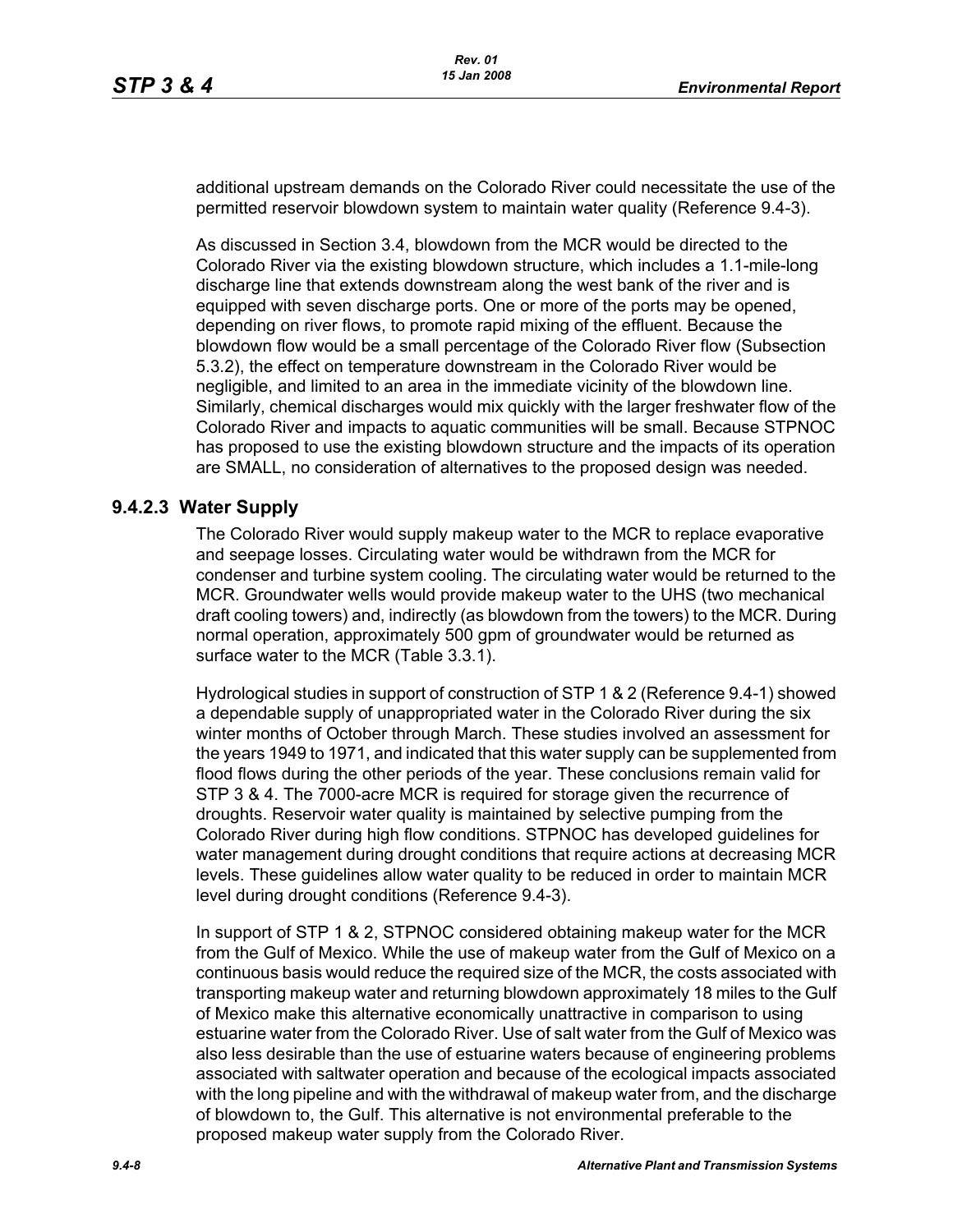In the case of the cooling reservoir, makeup water would be pumped on an intermittent basis from the estuarine portion of the Colorado River. The makeup and blowdown schemes for the MCR are described in Section 3.4. In the case of the spray canal or cooling tower systems, makeup water would be withdrawn from the freshwater portion of the Colorado River above the Fabridam near Bay City. The makeup water would be transported to the site via canal. Because of water availability considerations and thermal regulations for the river, STPNOC estimated an 1800-acre storage reservoir for makeup water and a 325-acre holding reservoir for blowdown would be required to operate the spray canal or cooling tower alternative heat dissipation systems (Reference 9.4-1). In evaluating alternative heat dissipation systems for STP 3 & 4, STPNOC assumed the functions of these additional reservoirs could be performed by the existing MCR with water supplied from the freshwater portion of the Colorado River. Construction of these additional reservoirs would not be environmentally preferable to use of the existing MCR.

STPNOC estimates that a supply of approximately 60,000 acre-feet per year of makeup water from upstream sources would be required to operate the spray canal or cooling tower alternative systems for STP 1 & 2 during years of relatively low rainfall and high gross evaporation from the onsite reservoir. The cost of purchasing makeup water from the reservoirs near Austin was estimated at \$15 per acre-foot during the planning for STP 1 & 2 (Reference 9.4-1) and would be higher now. In the case of the cooling pond (MCR) alternative, makeup water could be supplied from the estuarine portion of the Colorado River for the cost of pumping. Alternative sources of water, such as the use of the reservoirs near Austin, would represent a future loss of that freshwater supply for alternative uses and would not be environmentally preferable to the current STP water supply from the estuarine portion of the Colorado River.

### **9.4.2.4 Water Treatment**

As described in Subsection 3.3.2, the Colorado River would be the source of makeup water to the MCR which provides cooling for the new units' circulating water system. This water supply would be treated by injecting biocides at the intake structure to control biofouling in the circulating water system and associated piping. Because STP 3 & 4 would use the same water supply as the existing units, STPNOC expects that makeup and process water for the proposed units would be treated in the same manner.

Biocides or chemical additives would be from those approved by the U.S. Environmental Protection Agency or the state of Texas and the volume and concentration of each constituent discharged to the environment would meet the requirements established in the **TPDES** Texas Pollutant Discharge Elimination System (TPDES) permit. This permit would be revised, as necessary, to accommodate the construction and operational needs of STP 3 & 4. The final choice of water treatment chemicals or combination of chemicals would be dictated by makeup water conditions, technical feasibility, economics, and discharge permit requirements. Since the discharges from the system would be subject to TPDES permit limitations that consider aquatic impacts, these limitations would ensure that there would be no significant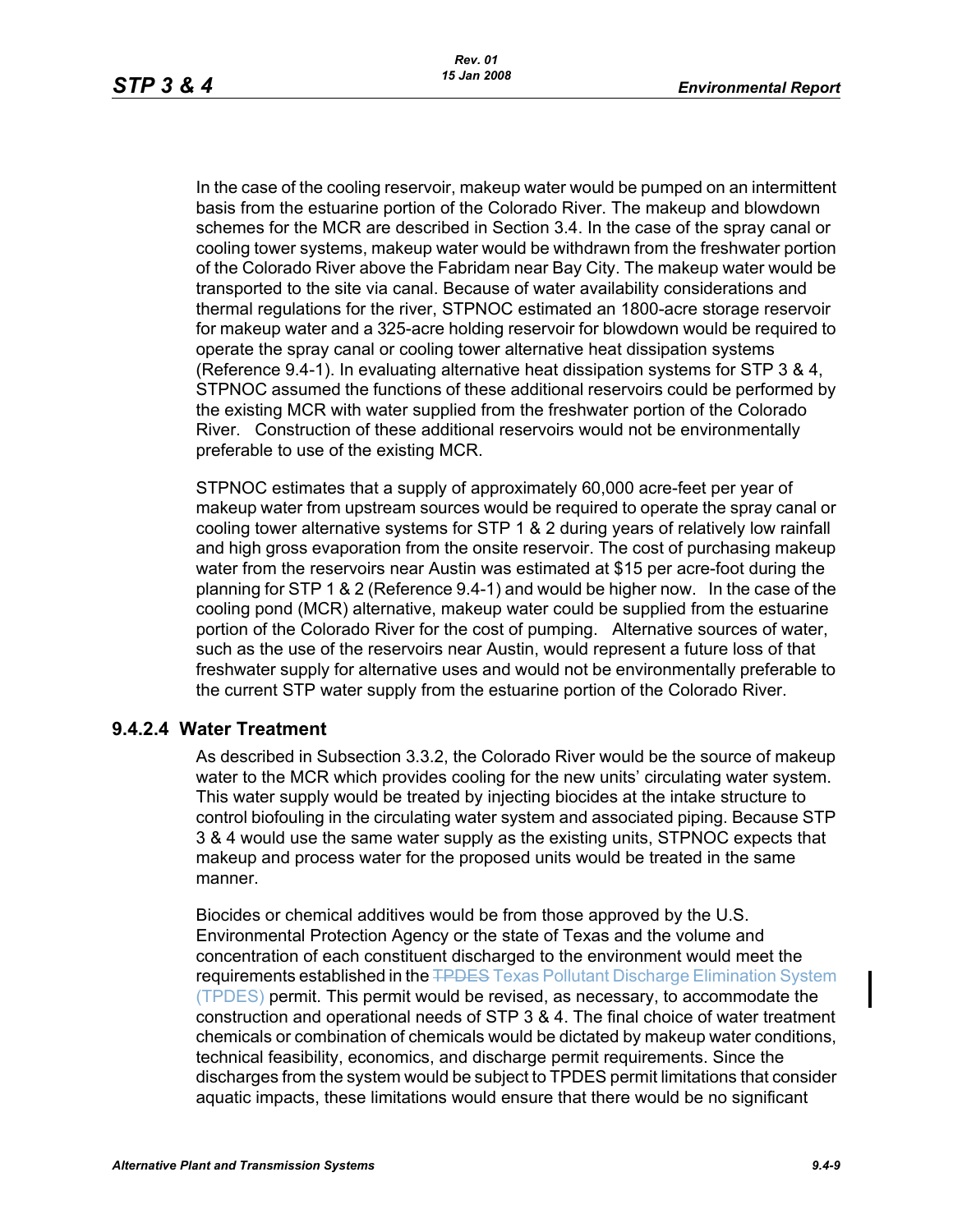impact from these discharges and, thus, different water treatment chemicals would be not be environmentally preferable to the existing impacts.

#### **9.4.3 Transmission Systems**

New 345kV towers and lines would be constructed from the new STP 3 & 4 switchyard to connect to existing transmission lines on the STP site. Some modifications to the transmission system would be required; however, no new transmission lines or offsite rights-of-way would be associated with STP 3 & 4. Because the additional power provided by STP 3 & 4 would be transmitted over without significant additional environmental impacts, no new transmission system alternatives were considered.

Some modifications to the transmission system would be required. The Electric Reliability Council of Texas (ERCOT) Screening Study (Reference 9.4-4) calls for approximately 20 miles of conductor replacement to accommodate the additional current. There would be no change in line voltage and no new corridors would be needed. As discussed in Section 3.7, some towers would be replaced in order to maintain the National Electric Safety Code (NESC) standards in sag clearance.

To reduce the potential of vehicle-to-ground short-circuit shock to vehicles parked beneath the lines, all existing STP transmission lines are currently designed to provide clearances consistent with the NESC 5-milliamp rule and AEP and CenterPoint engineering standards. The upgrade of the existing transmission system described in Section 3.7 and Subsection 2.2.2.2 would likely change the geometry of the power lines, because the new conductors would sag differently and new towers would likely be taller. All transmission lines would continue to comply with the NESC and AEP and CenterPoint engineering standards.

The ERCOT Screening Study (Reference 9.4-4) identifies that some system improvements are needed to reduce thermal overloads caused by increased energy exports that would come from STP associated with the proposed interconnection. As discussed in Subsection 3.7.1, electrical design parameters, including transmission design voltage or voltages, line capacity, conductor type and configuration, spacing between phases, minimum conductor clearances to ground, maximum predicted electrical-field strength(s) at 1 meter above grade, the predicted electric-field strength(s) at the edge of rights-of way in kilovolts per meter, and the design for these values will be established from the final AEP Interconnection study.

The AEP Interconnection Study (Reference 9.4-5) evaluated a total of 11 different options to accommodate STP 3 & 4. These options consisted of different combinations of upgrades to transmission lines and alternative substation configurations. Five of the options were eliminated for technical feasibility reasons, while three other options were eliminated because they did not demonstrate a superior benefit compared to the retained options. Three options were retained for further detailed engineering analysis (Reference 9.4-5). STPNOC expects that the environmental impacts of any of these three options would be similar.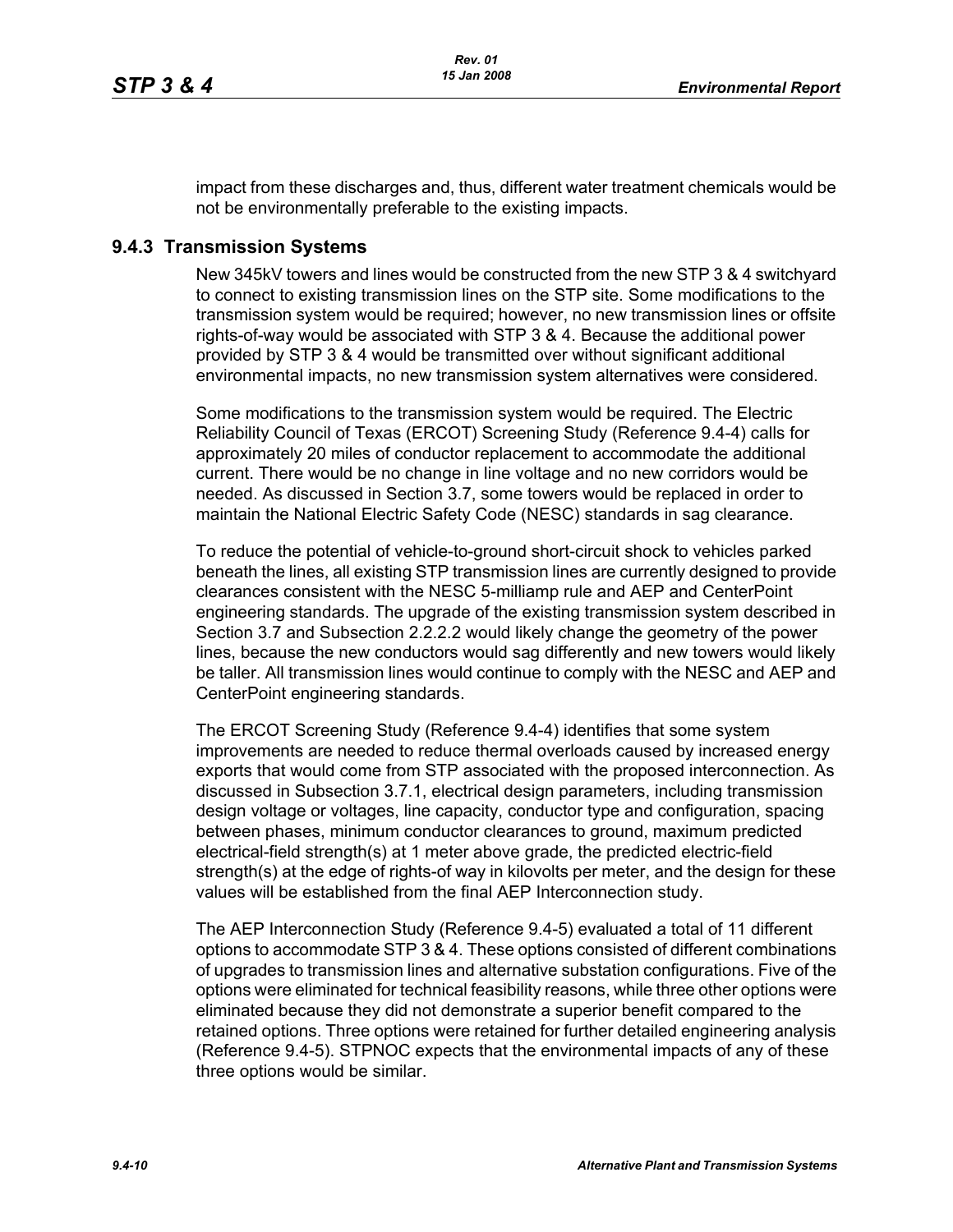### **9.4.4 References**

- 9.4-1 STP (South Texas Project) 1974. South Texas Project Units 1 & 2 Environmental Report, Amendment 2, October 25.
- 9.4-2 "Technical Development Document for the Final Regulations Addressing Cooling Water Intake Structures for New Facilities," EPA (U.S. Environmental Protection Agency), EPA-821-R-01-036, November, 2001.
- 9.4-3 STPNOC (South Texas Project Nuclear Operating Company) 2005. Water Conservation Plan, South Texas Project Electric Generating Station, Rev. 1, May 1.
- 9.4-4 ERCOT (Electric Reliability Council of Texas) 2007. 15INR0008 Generation Interconnect Screening Study, Matagorda County, TX. January 8.
- 9.4-5 "Interconnection Study for New Generation in Matagorda County," AEP (American Electric Power Service Corporation) 2007. 15NR0008, June.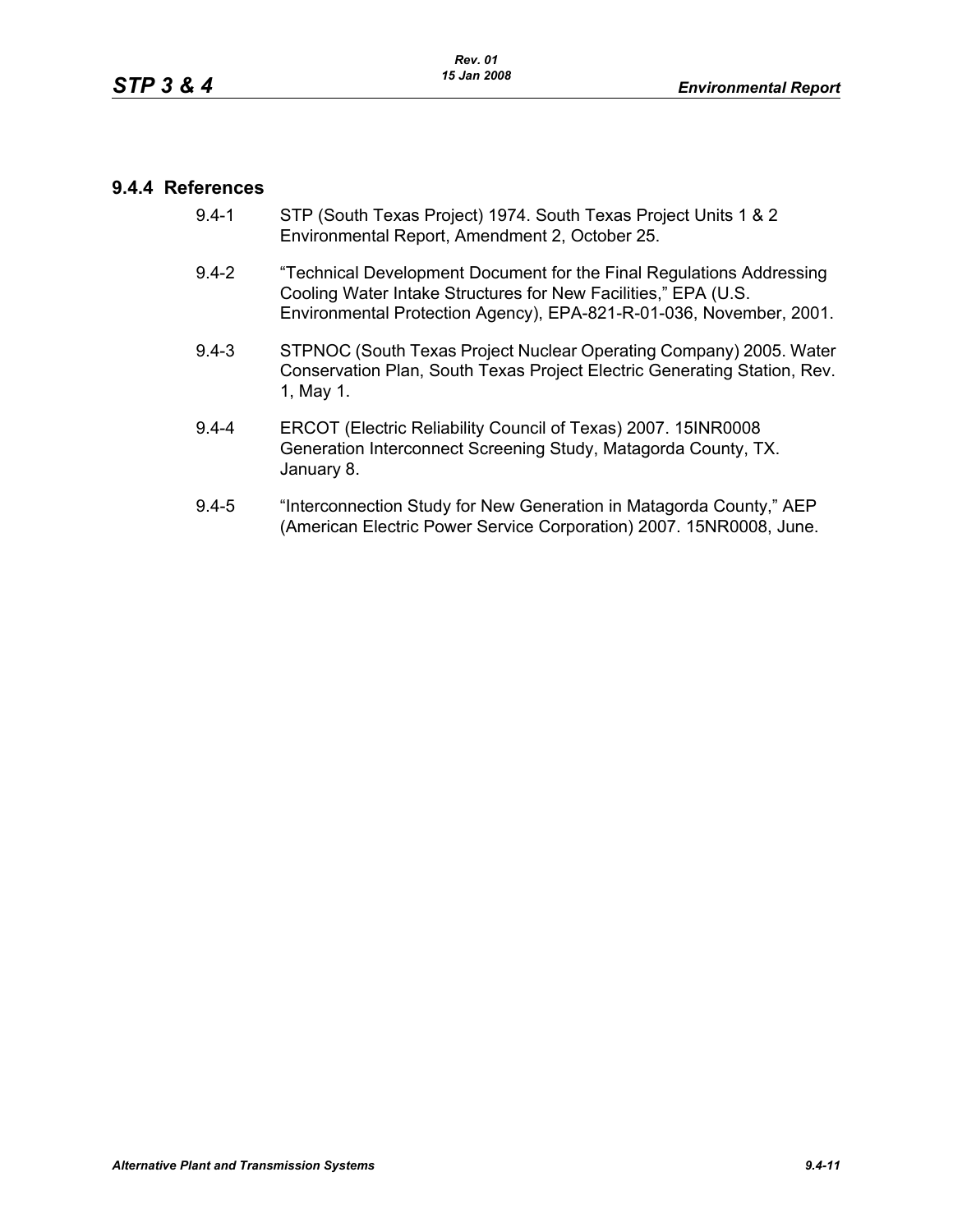| <b>Factors Affecting System</b><br><b>Selection</b>                 | <b>Cooling Reservoir</b>                                                                                                                                                                                                                                                                                                                                                                                                                                                                             |                                                                                                                                                                                                                                        | <b>Mechanical Draft Wet Cooling Tower</b>                                                                                                                                                                                                                                                                                                                              |
|---------------------------------------------------------------------|------------------------------------------------------------------------------------------------------------------------------------------------------------------------------------------------------------------------------------------------------------------------------------------------------------------------------------------------------------------------------------------------------------------------------------------------------------------------------------------------------|----------------------------------------------------------------------------------------------------------------------------------------------------------------------------------------------------------------------------------------|------------------------------------------------------------------------------------------------------------------------------------------------------------------------------------------------------------------------------------------------------------------------------------------------------------------------------------------------------------------------|
| Land Use: Onsite Land<br>Considerations [1]                         | (Base Case)<br>Existing 7,000-acre MCR currently<br>operating at the STP site.                                                                                                                                                                                                                                                                                                                                                                                                                       | <b>Spray Canal</b><br>Spray canal system (approximately 150<br>acres) could be placed within the<br>existing STP site. An additional 680<br>acres would be required for the intake<br>canal corridor.                                  | (MDCT)<br>MDCT system (approximately 70<br>acres) could be placed within the<br>existing STP site. An additional 630<br>acres would be required for the intake<br>canal corridor. System could be placed<br>within the confines of the existing STP<br>site.                                                                                                           |
| Land Use: Terrain<br>considerations                                 | Terrain features of the STP site support<br>a cooling reservoir with adequate<br>capacity to support four units.                                                                                                                                                                                                                                                                                                                                                                                     | Terrain features of the STP site are<br>suitable for a spray canal system.                                                                                                                                                             | Terrain features of the STP site are<br>suitable for a MDCT system.                                                                                                                                                                                                                                                                                                    |
| Water Use: Annual<br><b>Average Consumptive Use</b><br>(acre-ft/yr) | 43,000                                                                                                                                                                                                                                                                                                                                                                                                                                                                                               | 47,000                                                                                                                                                                                                                                 | 45,000                                                                                                                                                                                                                                                                                                                                                                 |
| <b>Atmospheric Effects</b>                                          | NUREG-1555 notes that the plume<br>from a cooling pond like the MCR<br>would exist as a fog over the pond or<br>as ground level fog evaporating within<br>300 meters from the pond, or lift to<br>become stratus for winds less than or<br>equal to 2.2 meters per second.<br>Elevated plumes and the associated<br>shadowing would not be expected from<br>operation of the MCR. In addition,<br>NUREG-1555 concludes that drift from<br>a cooling pond or lake would not need<br>to be considered. | A spray canal system could produce a<br>low-lying visible water droplet plume<br>and encourage formation of fog above<br>the heated pond. These impacts would<br>be localized and short-lived, and would<br>not disrupt the viewscape. | The system would emit water droplets<br>(drift) and intermittently produce a<br>visible vapor plume. The drift droplets<br>would be a minor source of particulate<br>matter and salt deposition. The water<br>vapor plume would not contribute to<br>fogging or icing conditions on local road<br>systems. Aesthetic impacts from the<br>visible plume would be small. |
| <b>Thermal and Physical</b><br><b>Effects</b>                       | Thermal load to the MCR would be<br>additive to the thermal load from STP 1<br>& 2. The MCR was designed to<br>accommodate the thermal load of four<br>units.                                                                                                                                                                                                                                                                                                                                        | Thermal load would be rejected to the<br>spray canal reducing the thermal load<br>to the MCR relative to the base case.<br>Discharges to the Colorado River<br>would meet water quality standards.                                     | MDCT system would discharge a small<br>thermal load to the MCR relative to the<br>base case. Discharges to the Colorado<br>River would meet water quality<br>standards.                                                                                                                                                                                                |

*9.4-12*

*Alternative Plant and Transmission Systems* 

Alternative Plant and Transmission Systems

*Rev. 01*<br>15 Jan 2008 *15 Jan 2008*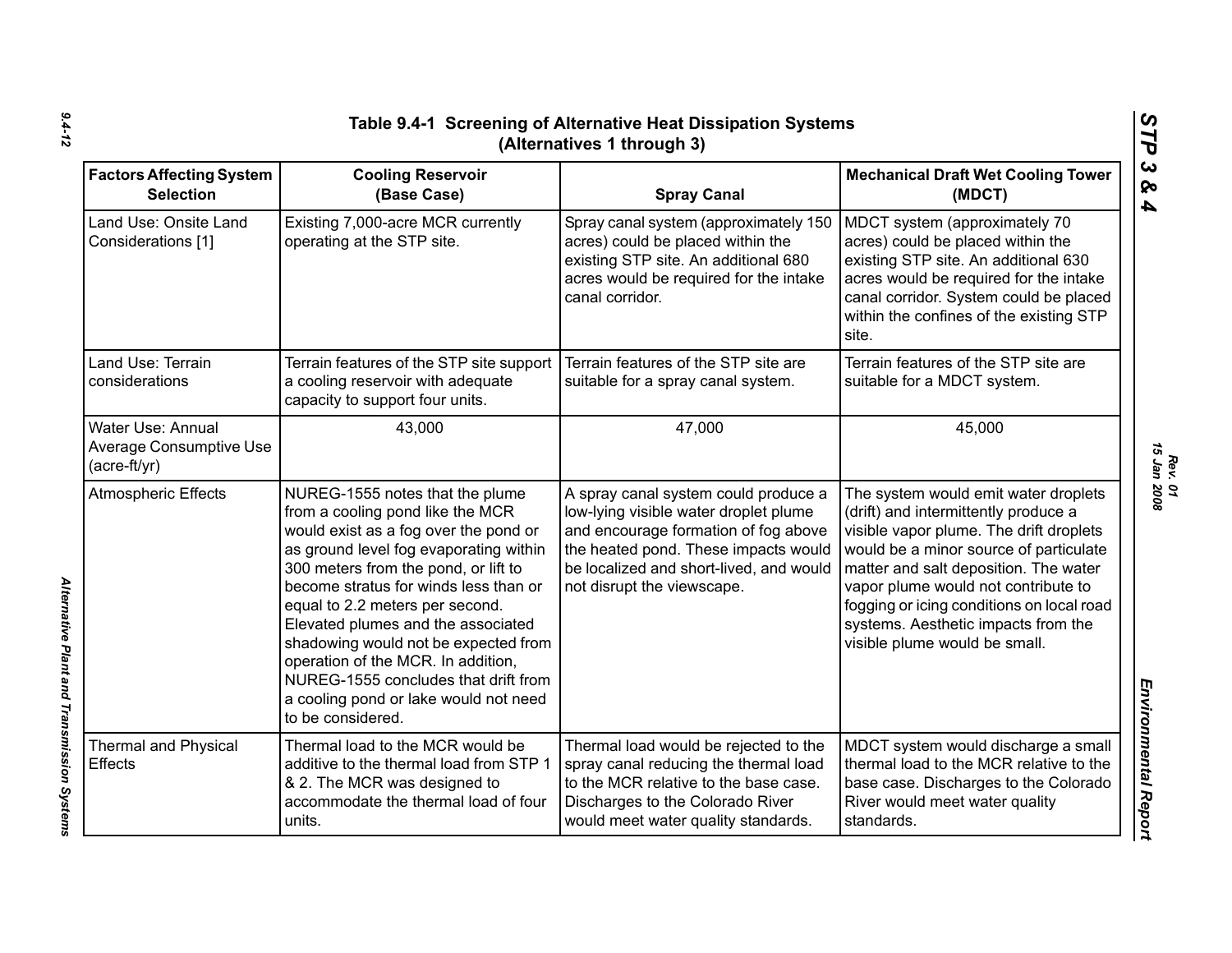|                                                     | (Alternatives 1 through 3) (Continued)                                                                                                                                                                                                                                                                                                                                                                                                                    |                                                                                                                                                                                                                                                                                                                                                                                                                                               |                                                                                                                                                                                                                                                                                                                                                                                                                                               |  |
|-----------------------------------------------------|-----------------------------------------------------------------------------------------------------------------------------------------------------------------------------------------------------------------------------------------------------------------------------------------------------------------------------------------------------------------------------------------------------------------------------------------------------------|-----------------------------------------------------------------------------------------------------------------------------------------------------------------------------------------------------------------------------------------------------------------------------------------------------------------------------------------------------------------------------------------------------------------------------------------------|-----------------------------------------------------------------------------------------------------------------------------------------------------------------------------------------------------------------------------------------------------------------------------------------------------------------------------------------------------------------------------------------------------------------------------------------------|--|
| <b>Factors Affecting System</b><br><b>Selection</b> | <b>Cooling Reservoir</b><br>(Base Case)                                                                                                                                                                                                                                                                                                                                                                                                                   | <b>Spray Canal</b>                                                                                                                                                                                                                                                                                                                                                                                                                            | <b>Mechanical Draft Wet Cooling Tower</b><br>(MDCT)                                                                                                                                                                                                                                                                                                                                                                                           |  |
| Noise Impacts [2]                                   | Emits broadband noise that is largely<br>indistinguishable from background and<br>unobtrusive. Continuous noise level at<br>site boundary estimated at 43 dBA.                                                                                                                                                                                                                                                                                            | Emits broadband noise that is largely<br>indistinguishable from background and<br>unobtrusive. Continuous noise level at<br>site boundary estimated at 42 dBA.                                                                                                                                                                                                                                                                                | Emits broadband noise that is largely<br>indistinguishable from background and<br>unobtrusive. Continuous noise level at<br>site boundary estimated at 52 dBA.                                                                                                                                                                                                                                                                                |  |
| Aesthetics and<br><b>Recreational Benefits</b>      | Consumptive water use and discharges<br>for the cooling reservoir would be<br>consistent with minimum stream flow<br>requirements for Colorado River<br>navigation and environmental<br>maintenance, fish and wildlife water<br>demand, and recreation.                                                                                                                                                                                                   | Consumptive water use and discharges<br>for a spray canal system would be<br>consistent with minimum stream flow<br>requirements for Colorado River<br>navigation and environmental<br>maintenance, fish and wildlife water<br>demand, and recreation.                                                                                                                                                                                        | MDCT structures would pose higher<br>visual impacts than cooling reservoir or<br>spray canal alternatives. The plumes<br>resemble clouds and would not disrupt<br>the viewscape. Consumptive water use<br>and discharges for a MDCT system<br>would be consistent with minimum<br>stream flow requirements for Colorado<br>River navigation and environmental<br>maintenance, fish and wildlife water<br>demand, and recreation.              |  |
| Legislative Restrictions                            | Approach and through-screen<br>velocities are regulated by EPA and<br>subject to review under best<br>management practices (see Section<br>5.3.1.2). The approach velocity for the<br>intake for STP 1 & 2 was designed to<br>be 0.5 fps. The intake structure built for<br>STP 1 & 2 has unused pumping<br>capacity to accommodate the new<br>units. The approach velocity of 0.5 fps<br>is not expected to change when STP 3<br>& 4 become operational. | Intake structure would meet Section<br>316(b) of the CWA and the<br>implementing regulations, as<br>applicable. TPDES discharge permit<br>thermal discharge limitation would<br>address the additional thermal load<br>from blowdown. Storage of makeup<br>and blowdown at the STP site would<br>mitigate the impacts to the river.<br>Regulatory restrictions would not<br>negatively impact application of this<br>heat dissipation system. | Intake structure would meet Section<br>316(b) of the CWA and the<br>implementing regulations, as<br>applicable. TPDES discharge permit<br>thermal discharge limitation would<br>address the additional thermal load<br>from blowdown. Storage of makeup<br>and blowdown at the STP site would<br>mitigate the impacts to the river.<br>Regulatory restrictions would not<br>negatively impact application of this<br>heat dissipation system. |  |
| Is this a suitable alternative<br>for the STP site? | Yes                                                                                                                                                                                                                                                                                                                                                                                                                                                       | Yes                                                                                                                                                                                                                                                                                                                                                                                                                                           | Yes                                                                                                                                                                                                                                                                                                                                                                                                                                           |  |
|                                                     | [1] Acreage does not include land requirements (2,25 acres) associated with storage reservoirs for makeup water and blowdown for the spray<br>canal and cooling towers systems. The existing 7000-acre MCR was assumed to fulfill these water storage requirements.                                                                                                                                                                                       |                                                                                                                                                                                                                                                                                                                                                                                                                                               |                                                                                                                                                                                                                                                                                                                                                                                                                                               |  |
| locations.                                          | [2] Continuous noise only. Estimate does not include intermittent noise due to makeup pumps and traveling water screens at the intake                                                                                                                                                                                                                                                                                                                     |                                                                                                                                                                                                                                                                                                                                                                                                                                               |                                                                                                                                                                                                                                                                                                                                                                                                                                               |  |

# **Table 9.4-1 Screening of Alternative Heat Dissipation Systems (Alternatives 1 through 3) (Continued)**

 $9.4 - 13$ 

*Rev. 01<br>15 Jan 2008 15 Jan 2008*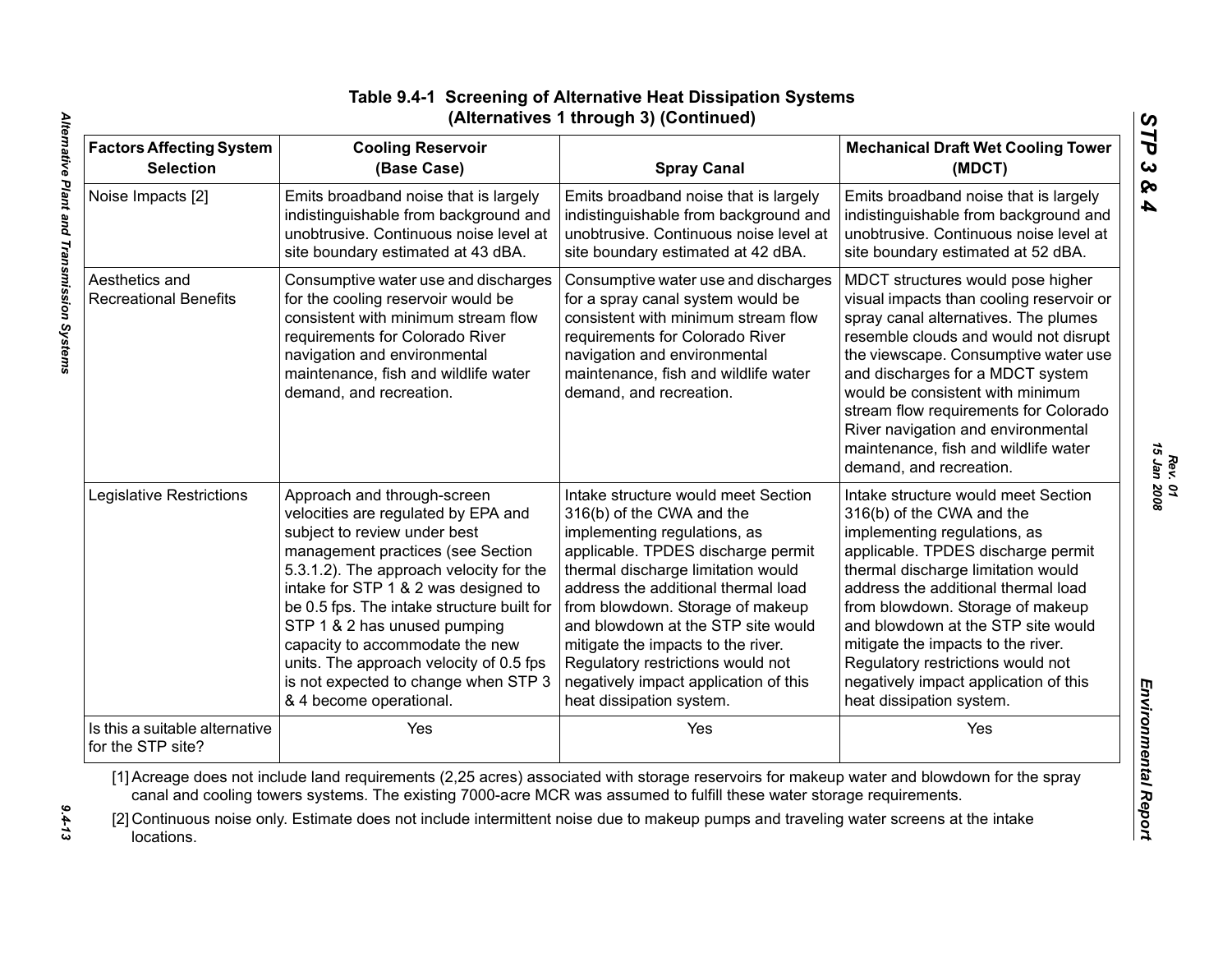| <b>Factors Affecting System</b><br><b>Selection</b>           | <b>Natural Draft Wet Cooling Towers</b><br>(NDCT)                                                                                                                                                                                                                                                                                                                         | <b>Mechanical Draft Wet/Dry Cooling</b><br><b>Towers (MDW/DCT)</b>                                                                                                                                                                                                                                                                                                                       | <b>Fan-Assisted Natural Draft Cooling</b><br><b>Towers (FNDCT)</b>                                                                                                                                                                                                                                                                                                     |  |
|---------------------------------------------------------------|---------------------------------------------------------------------------------------------------------------------------------------------------------------------------------------------------------------------------------------------------------------------------------------------------------------------------------------------------------------------------|------------------------------------------------------------------------------------------------------------------------------------------------------------------------------------------------------------------------------------------------------------------------------------------------------------------------------------------------------------------------------------------|------------------------------------------------------------------------------------------------------------------------------------------------------------------------------------------------------------------------------------------------------------------------------------------------------------------------------------------------------------------------|--|
| Land Use: Onsite Land<br>Considerations [1]                   | NDCT system (approximately 80<br>acres) could be placed within the<br>existing STP site. An additional 630<br>acres would be required for the<br>intake canal corridor.                                                                                                                                                                                                   | MDW/DCT system (~70 acres) could<br>be placed within the existing STP site.<br>An additional 630 acres would be<br>required for the intake canal corridor.                                                                                                                                                                                                                               | Fan-assisted NDCT system<br>(approximately 70 acres) could be<br>placed within the existing STP site. An<br>additional 630 acres would be required<br>for the intake canal corridor.                                                                                                                                                                                   |  |
| Land Use: Terrain<br>considerations                           | Terrain features of the STP site are<br>suitable for a NDCT system.                                                                                                                                                                                                                                                                                                       | Terrain features of the STP site are<br>suitable for a MDW/DCT system.                                                                                                                                                                                                                                                                                                                   | Terrain features of the STP site are<br>suitable for a fan-assisted NDCT<br>system.                                                                                                                                                                                                                                                                                    |  |
| Water Use: Annual Average<br>Consumptive Use (acre-<br>ft/yr) | 45,000                                                                                                                                                                                                                                                                                                                                                                    | 42,000                                                                                                                                                                                                                                                                                                                                                                                   | 45,000                                                                                                                                                                                                                                                                                                                                                                 |  |
| <b>Atmospheric Effects</b>                                    | The system would emit water<br>droplets (drift) and intermittently<br>produce a visible vapor plume. The<br>drift droplets would be a minor<br>source of particulate matter and salt<br>deposition. The water vapor plume<br>would not contribute to fogging or<br>icing conditions on local road<br>systems. Aesthetic impacts from the<br>visible plume would be small. | The system would emit water droplets<br>(drift) and intermittently produce a<br>visible vapor plume. The drift droplets<br>would be a minor source of particulate<br>matter and salt deposition. The water<br>vapor plume would result in minimal<br>additional fogging but no icing<br>conditions on local road systems.<br>Aesthetic impacts from the visible<br>plume would be small. | The system would emit water droplets<br>(drift) and intermittently produce a<br>visible vapor plume. The drift droplets<br>would be a minor source of particulate<br>matter and salt deposition. The water<br>vapor plume would not contribute to<br>fogging or icing conditions on local road<br>systems. Aesthetic impacts from the<br>visible plume would be small. |  |
| <b>Thermal and Physical</b><br><b>Effects</b>                 | NDCT system would discharge a<br>small thermal load to the MCR<br>relative to the base case. Discharges<br>to the Colorado River would meet<br>water quality standards.                                                                                                                                                                                                   | MDW/DCT system would discharge a<br>small thermal load to the MCR relative<br>to the base case. Discharges to the<br>Colorado River would meet water<br>quality standards.                                                                                                                                                                                                               | Fan-assisted NDCT system would<br>discharge a small thermal load to the<br>MCR relative to the base case.<br>Discharges to the Colorado River<br>would meet water quality standards.                                                                                                                                                                                   |  |
| Noise Impacts [2]                                             | Emits broadband noise that is largely<br>indistinguishable from background<br>and unobtrusive. Continuous noise<br>level at site boundary estimated at<br>44 dBA.                                                                                                                                                                                                         | Emits broadband noise that is largely<br>indistinguishable from background and<br>unobtrusive. Continuous noise level at<br>site boundary estimated at 52 dBA.                                                                                                                                                                                                                           | Emits broadband noise that is largely<br>indistinguishable from background and<br>unobtrusive. Continuous noise level at<br>site boundary estimated at 54 dBA.                                                                                                                                                                                                         |  |

*Alternative Plant and Transmission Systems* 

Alternative Plant and Transmission Systems

*STP 3 & 4*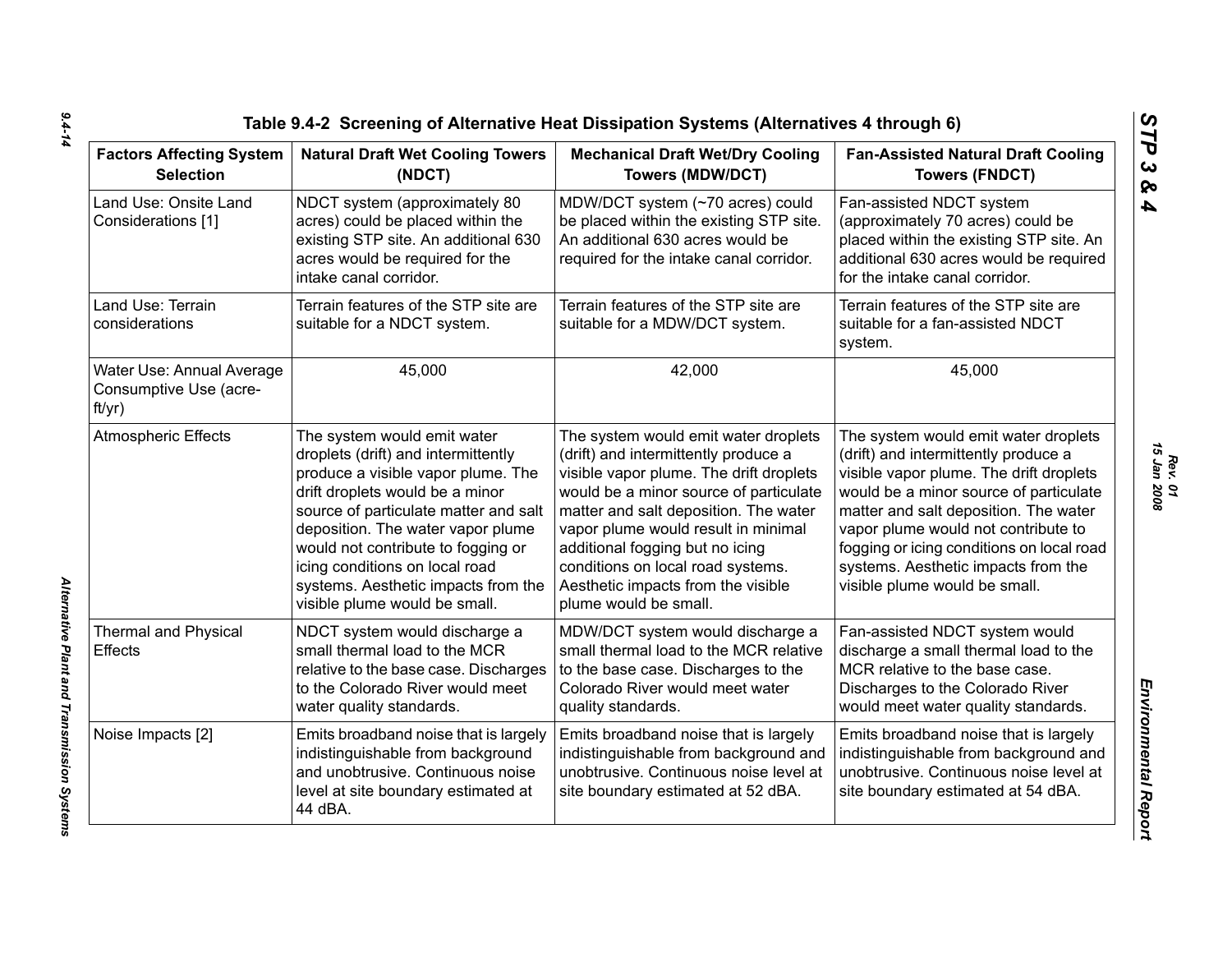| <b>Factors Affecting System</b><br><b>Selection</b> | <b>Natural Draft Wet Cooling Towers</b><br>(NDCT)                                                                                                                                                                                                                                                                                                                                                                                             | <b>Mechanical Draft Wet/Dry Cooling</b><br><b>Towers (MDW/DCT)</b>                                                                                                                                                                                                                                                                                                                                                                            | <b>Fan-Assisted Natural Draft Cooling</b><br><b>Towers (FNDCT)</b>                                                                                                                                                                                                                                                                                                                                                                                                              |  |
|-----------------------------------------------------|-----------------------------------------------------------------------------------------------------------------------------------------------------------------------------------------------------------------------------------------------------------------------------------------------------------------------------------------------------------------------------------------------------------------------------------------------|-----------------------------------------------------------------------------------------------------------------------------------------------------------------------------------------------------------------------------------------------------------------------------------------------------------------------------------------------------------------------------------------------------------------------------------------------|---------------------------------------------------------------------------------------------------------------------------------------------------------------------------------------------------------------------------------------------------------------------------------------------------------------------------------------------------------------------------------------------------------------------------------------------------------------------------------|--|
| Aesthetics and Recreational<br><b>Benefits</b>      | NDCT structures would pose the<br>highest visual impact due to their<br>height (approximately 500 feet). The<br>plumes resemble clouds and would<br>not disrupt the viewscape.<br>Consumptive water use and<br>discharges for a NDCT system<br>would be consistent with minimum<br>stream flow requirements for<br>Colorado River navigation and<br>environmental maintenance, fish and<br>wildlife water demand, and<br>recreation.          | MDW/DCT structures would pose<br>higher visual impacts than cooling<br>reservoir or spray canal alternatives.<br>The plumes resemble clouds and<br>would not disrupt the viewscape.<br>Consumptive water use and discharges<br>for a MDW/DCT system would be<br>consistent with minimum stream flow<br>requirements for Colorado River<br>navigation and environmental<br>maintenance, fish and wildlife water<br>demand, and recreation.     | Fan-assisted NDCT structures (height<br>$\sim$ 180 ft) would pose visual impacts<br>greater than MDCT but less than<br>conventional NDCT. The plumes<br>resemble clouds and would not disrupt<br>the viewscape.<br>Consumptive water use and discharges<br>for a fan-assisted NDCT system would<br>be consistent with minimum stream<br>flow requirements for Colorado River<br>navigation and environmental<br>maintenance, fish and wildlife water<br>demand, and recreation. |  |
| Legislative Restrictions                            | Intake structure would meet Section<br>316(b) of the CWA and the<br>implementing regulations, as<br>applicable. TPDES discharge permit<br>thermal discharge limitation would<br>address the additional thermal load<br>from blowdown. Storage of makeup<br>and blowdown at the STP site would<br>mitigate the impacts to the river.<br>Regulatory restrictions would not<br>negatively impact application of this<br>heat dissipation system. | Intake structure would meet Section<br>316(b) of the CWA and the<br>implementing regulations, as<br>applicable. TPDES discharge permit<br>thermal discharge limitation would<br>address the additional thermal load<br>from blowdown. Storage of makeup<br>and blowdown at the STP site would<br>mitigate the impacts to the river.<br>Regulatory restrictions would not<br>negatively impact application of this<br>heat dissipation system. | Intake structure would meet Section<br>316(b) of the CWA and the<br>implementing regulations, as<br>applicable. TPDES discharge permit<br>thermal discharge limitation would<br>address the additional thermal load<br>from blowdown. Storage of makeup<br>and blowdown at the STP site would<br>mitigate the impacts to the river.<br>Regulatory restrictions would not<br>negatively impact application of this<br>heat dissipation system.                                   |  |
| Is this a suitable alternative<br>for the STP site? | Yes                                                                                                                                                                                                                                                                                                                                                                                                                                           | Yes                                                                                                                                                                                                                                                                                                                                                                                                                                           | Yes                                                                                                                                                                                                                                                                                                                                                                                                                                                                             |  |
| locations.                                          |                                                                                                                                                                                                                                                                                                                                                                                                                                               | [1] Acreage does not include land requirements (2125 acres) associated with storage reservoirs for makeup water and blowdown for the spray<br>canal and cooling towers systems. The existing 7000-acre MCR was assumed to fulfill these water storage requirements.<br>[2] Continuous noise only. Estimate does not include intermittent noise due to makeup pumps and traveling water screens at the intake                                  |                                                                                                                                                                                                                                                                                                                                                                                                                                                                                 |  |

 $9.4 - 15$ 

*Rev. 01<br>15 Jan 2008 15 Jan 2008*

*STP 3 & 4*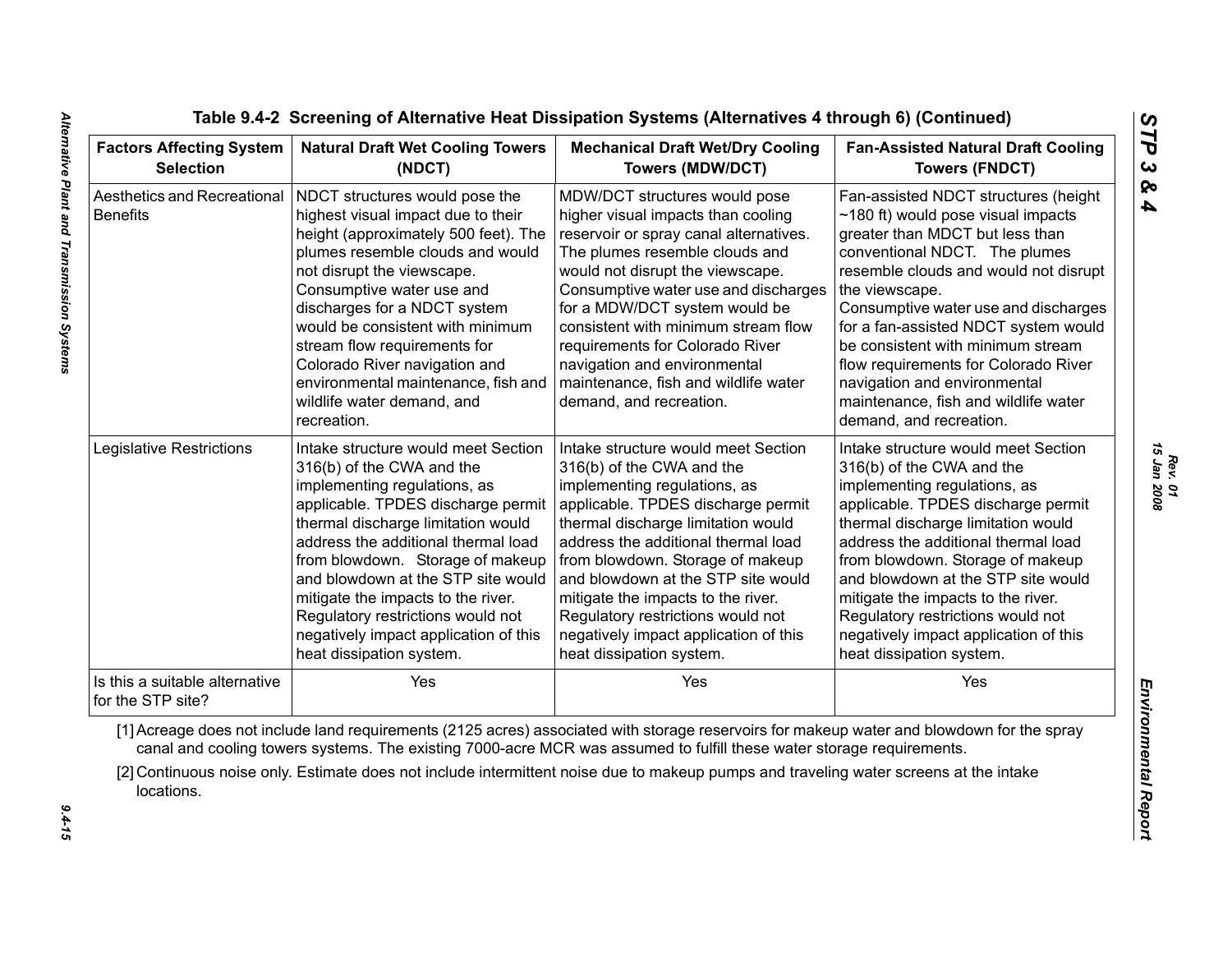| <b>Attribute</b>                                    | <b>Option 1 - Intake Along</b><br><b>Existing Dike</b>                                                                                                                                | <b>Option 2 - Intake West of Combined</b><br>STP 1 & 2 and 3 & 4 Discharge                                                                                                                                                                                                         | <b>Option 3 - Offshore</b><br><b>Intake</b>                       | Option 4 - Intake<br><b>Between Existing</b><br>STP 1 & 2 Intake and<br><b>Discharge</b>                                                                                                                                                 |
|-----------------------------------------------------|---------------------------------------------------------------------------------------------------------------------------------------------------------------------------------------|------------------------------------------------------------------------------------------------------------------------------------------------------------------------------------------------------------------------------------------------------------------------------------|-------------------------------------------------------------------|------------------------------------------------------------------------------------------------------------------------------------------------------------------------------------------------------------------------------------------|
| <b>MCR Perimeter</b><br><b>Embankment Integrity</b> | Provides sufficient clear<br>distance from the<br>excavation for construction<br>of the intake structure to the<br>perimeter embankment to<br>pose no risk to<br>embankment integrity | Intake structure located at least 200<br>feet from base of perimeter<br>embankment to eliminate possible<br>stability issues and embankment<br>displacement/deformation.<br>Approximately 400 foot width cut from<br>top of berm to allow passage for<br>circulating water piping. | Similar to Option 2                                               | Similar to Option 2                                                                                                                                                                                                                      |
| Room for Expansion                                  | Location can accommodate<br>a larger intake structure<br>with minor adjustments                                                                                                       | <b>NA</b>                                                                                                                                                                                                                                                                          | <b>NA</b>                                                         | Limited space and<br>accessibility for<br>construction activities.<br>Location does not allow for<br>expansion (e.g., if required<br>flow rates increase due to<br>condenser configuration)                                              |
| Ease of Construction                                | Optimum access allowing<br>straight forward<br>construction methods                                                                                                                   | <b>NA</b>                                                                                                                                                                                                                                                                          | Cost of underwater<br>construction would be<br>prohibitively high | Circulating water piping<br>would block existing<br>access road from<br>embankment base road to<br>top of berm road.<br>Unacceptable to obstruct<br>the access road as it is<br>used daily to service the<br>STP 1 & 2 intake structure. |
| Cooling Efficiency                                  | <b>NA</b>                                                                                                                                                                             | Could impede cooling efficiency by the<br>MCR as it reduces by half the cooling<br>water flow path between the discharge<br>outfall and the respective intakes of<br>either the existing plant or the new<br>units                                                                 | <b>NA</b>                                                         | <b>NA</b>                                                                                                                                                                                                                                |

*9.4-16*

*Rev. 01*<br>15 Jan 2008 *15 Jan 2008*

*STP 3 & 4*